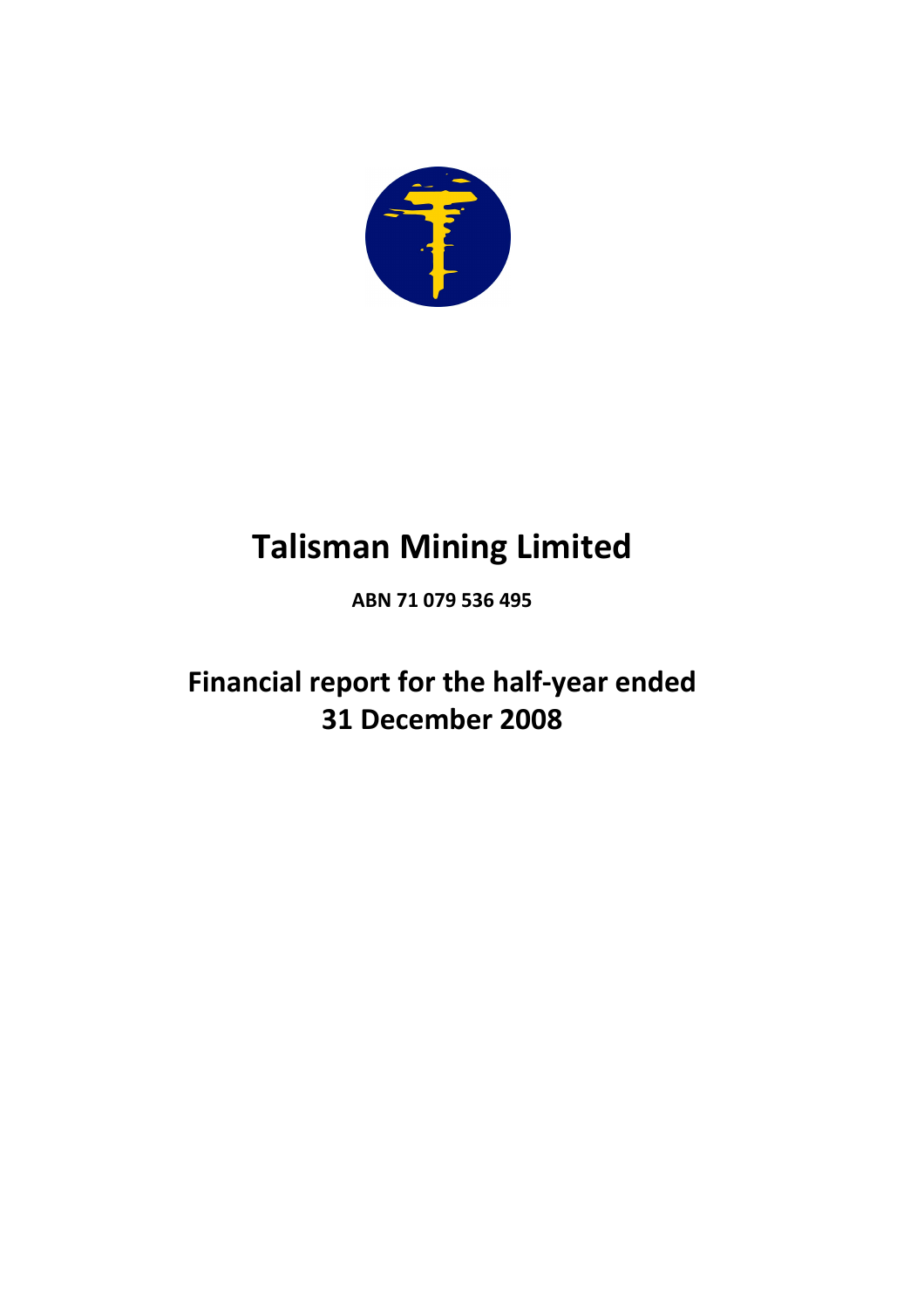# Corporate Directory

# Board of Directors

Mr Gary Lethridge Managing Director Dr Michael (Mick) Bunyard Non Executive Director Ms Karen Gadsby Non Executive Director

Mr Alan Senior Non Executive Chairman

## Company Secretary

Mr Darren Crawte

## Registered Office

Level 1, 47-49 Stirling Highway NEDLANDS WA 6009

## Principal Office

Ground Level 6 Centro Avenue SUBIACO WA 6008 Tel + 61 8 9380 4230 Fax + 61 8 9382 8200

# **Solicitors**

Steinepreis Paganin Level 4, Next Building 16 Milligan Street PERTH WA 6000

## Auditor

HLB Mann Judd 15 Rheola Street WEST PERTH WA 6005

# Share Registry

Advanced Share Registry Services 150 Stirling Highway NEDLANDS WA 6009

# Stock Exchange

Australian Securities Exchange Limited Level 8, Exchange Plaza 2 The Esplanade PERTH, Western Australia 6000 ASX Code: TLM, TLMO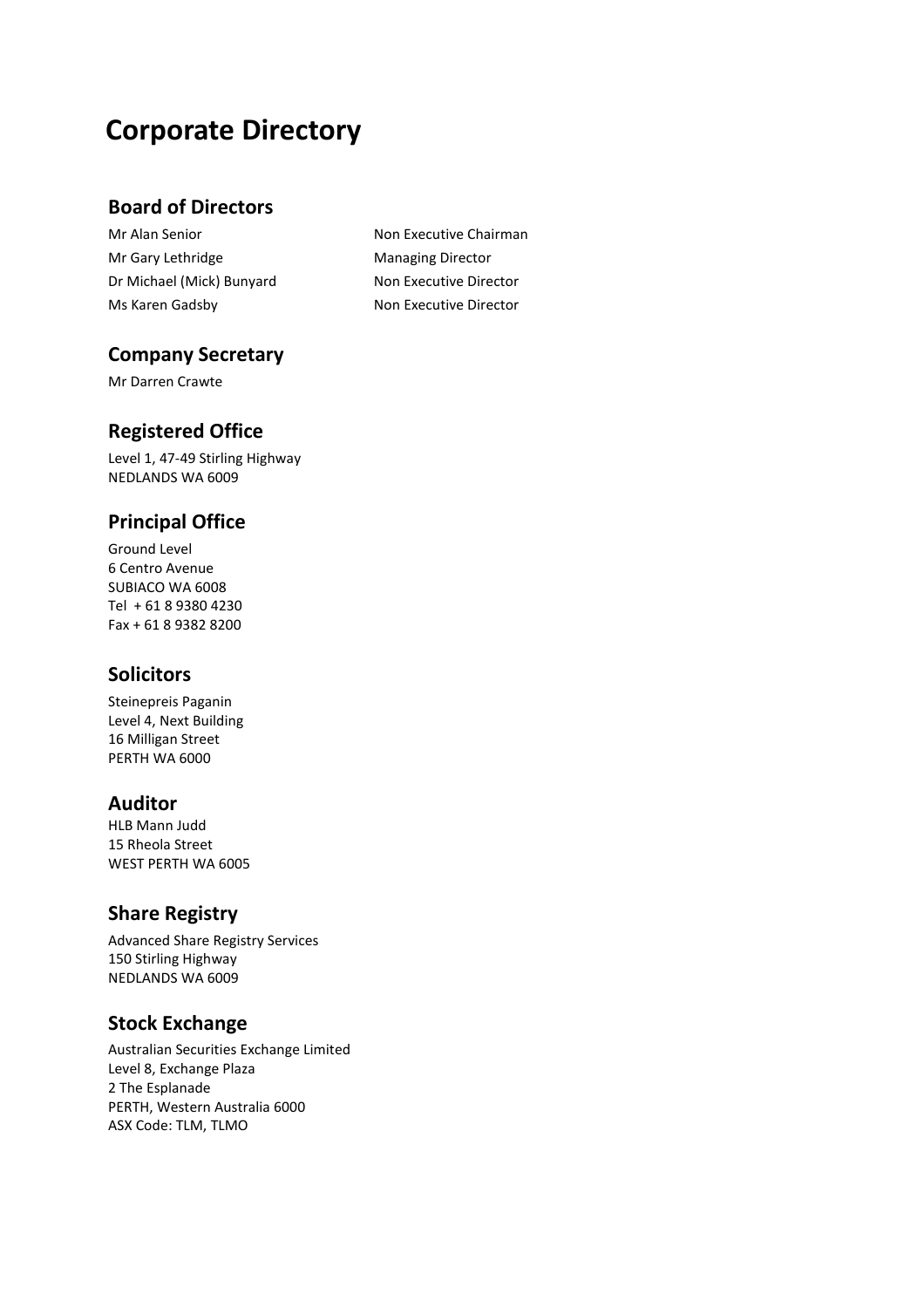# Financial report for the half-year ended 31 December 2008

| Directors' report                           | 1              |
|---------------------------------------------|----------------|
| Auditor's independence declaration          | $\overline{2}$ |
| Independent auditor's review report         | 3              |
| Directors' declaration                      | 5              |
| <b>Condensed income statement</b>           | 6              |
| <b>Condensed balance sheet</b>              | $\overline{ }$ |
| Condensed statement of changes in equity    | 8              |
| <b>Condensed cash flow statement</b>        | 9              |
| Notes to the condensed financial statements | 10             |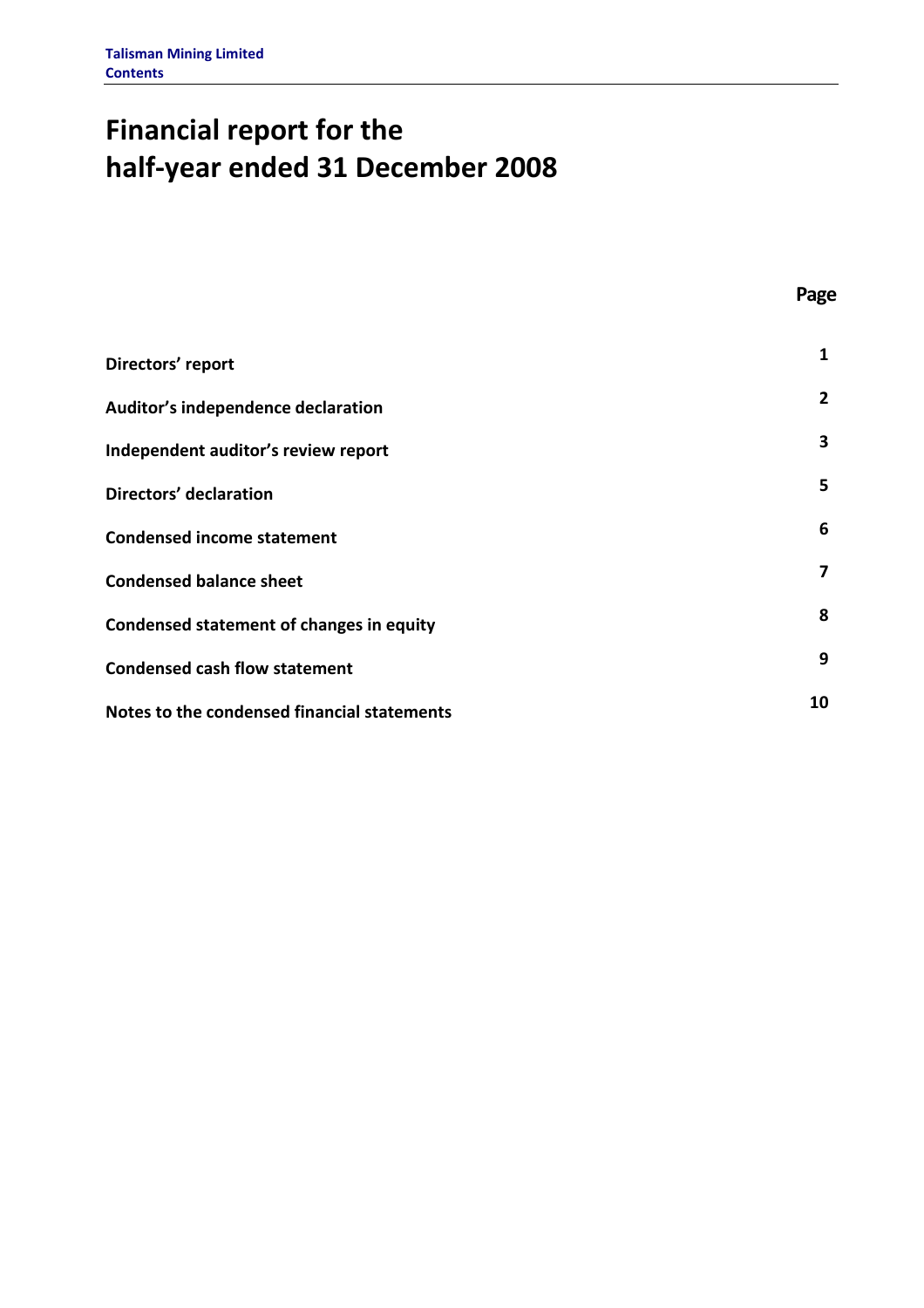# Directors' report

The directors of Talisman Mining Limited submit herewith the financial report for the half-year ended 31 December 2008. In order to comply with the provisions of the Corporations Act 2001, the directors report as follows:

### **Directors**

The names of the directors of the Company who have held office during or since the end of the half year and until the date of this report are noted below. Directors were in office for this entire period unless otherwise stated.

| Mr Alan Senior    | Non Executive Chairman   |                           |
|-------------------|--------------------------|---------------------------|
| Mr Gary Lethridge | <b>Managing Director</b> | Appointed 2 February 2009 |
| Dr Mick Bunyard   | Non Executive Director   |                           |
| Ms Karen Gadsby   | Non Executive Director   |                           |
| Mr Steven Elliott | <b>Managing Director</b> | Resigned 24 November 2008 |

### Review of operations

During the six month period the Company continued its mineral exploration activities with a primary focus on advancing the Wonmunna iron ore project. In late August 2008, the Company announced an initial JORC compliant resource at its North Marra Mamba (NMM) prospect at the Wonmunna iron ore project.

The remainder of the period saw exploration activities concentrating on resource definition drilling at the Central Marra Mamba (CMM) and South Marra Mamba (SMM) prospects within the Wonmunna iron ore project. This work culminated in the announcement on 21 January 2009 of an increase of approximately 80% in the total JORC compliant resource for the Wonmunna iron ore project.

Towards the end of the period, the Company commenced a desktop scoping study on the Wonmunna iron ore project to define potential future development strategies.

Additionally, the Company also undertook exploration activities at some of its other exploration projects located within Western Australia during the period.

Information in the review of operations that relates to Exploration Results and Mineral Resources is based on information compiled by Mr Harry Cornelius, who is a member of the Australasian Institute of Mining and Metallurgy. Mr Harry Cornelius is a full time employee of Talisman Mining Ltd and has sufficient experience which is relevant to the style of mineralisation and type of deposit under consideration and to the activity undertaken to qualify as a Competent Person as defined in the 2004 Edition of the "Australian Code for Reporting of Mineral Resources and Ore Reserves". Mr Harry Cornelius consents to the inclusion in the review of operations of the matters based on information in the form and context in which it appears.

### Auditor's independence declaration

The auditor's independence declaration is included on page 2 and forms part of the directors' report for the half year ended 31 December 2008.

Signed in accordance with a resolution of directors made pursuant to s.306(3) of the Corporations Act 2001.

On behalf of the Directors

Alan Senior Chairman 13 March 2009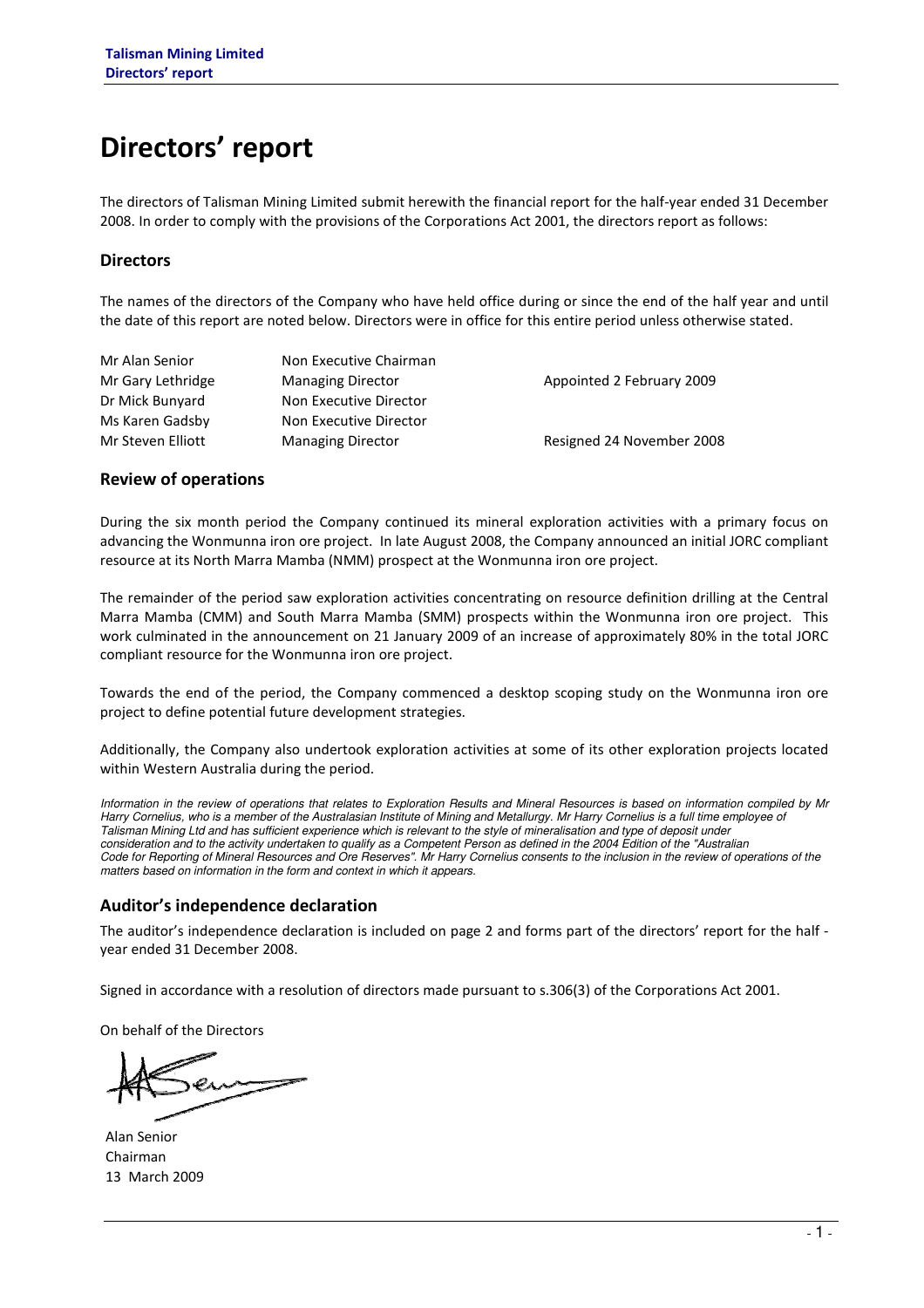

### **Auditor's Independence Declaration**

As lead auditor for the review of the financial report of Talisman Mining Limited for the half-year ended 31 December 2008, I declare that to the best of my knowledge and belief, there have been no contraventions of:

- a) the auditor independence requirements of the Corporations Act 2001 in relation to the review; and
- b) any applicable code of professional conduct in relation to the review.

This declaration is in respect of Talisman Mining Limited.

Aiallonnes.

Perth, Western Australia **L DI GIALLONARDO** 

**13 March 2009 Partner, HLB Mann Judd**

**HLB Mann Judd (WA Partnership) ABN 22 193 232 714**<br>Level 2 15 Rheola Street West Perth 6005 PO Box 263 West Perth 6872 Western Australia. Telephone +61 (08) 9481 0977. Fax +61 (08) 9481 3686.<br>Email: hlb@hlbwa.com.au. Webs

**HLB Mann Judd (WA Partnership) is a member of**  $\frac{H\text{LB}}{H\text{J}}$  **International, a world-wide organisation of accounting firms and business advisers**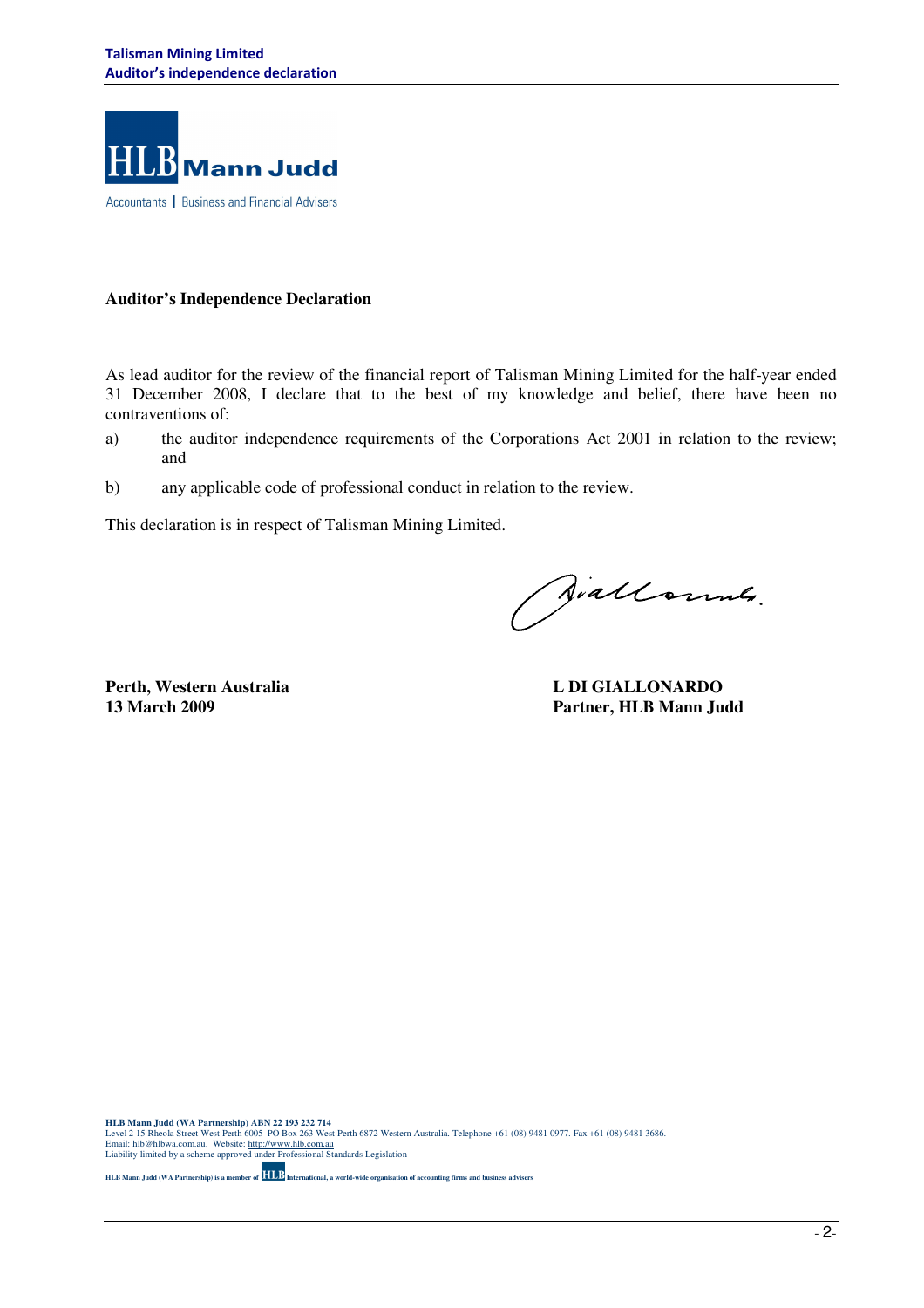

Accountants | Business and Financial Advisers

#### **INDEPENDENT AUDITOR'S REVIEW REPORT**

To the members of **TALISMAN MINING LIMITED** 

#### **Report on the Half-Year Financial Report**

We have reviewed the accompanying half-year financial report, which comprises the condensed balance sheet as at 31 December 2008, the condensed income statement, condensed statement of changes in equity, condensed cash flow statement and notes to the financial statements for the half-year ended on that date, and the directors' declaration of Talisman Mining Limited ("company").

#### *Directors' Responsibility for the Half-Year Financial Report*

The directors of the company are responsible for the preparation and fair presentation of the half-year financial report in accordance with Australian Accounting Standards (including the Australian Accounting Interpretations) and the *Corporations Act 2001*. This responsibility includes designing, implementing and maintaining internal controls relevant to the preparation and fair presentation of the half-year financial report that is free from material misstatement, whether due to fraud or error; selecting and applying appropriate accounting policies; and making accounting estimates that are reasonable in the circumstances.

#### *Auditor's Responsibility*

Our responsibility is to express a conclusion on the half-year financial report based on our review. We conducted our review in accordance with Auditing Standard on Review Engagements ASRE 2410 *Review of Interim and Other Financial Reports Performed by the Independent Auditor of the Entity*, in order to state whether, on the basis of the procedures described, we have become aware of any matter that makes us believe that the financial report is not in accordance with the *Corporations Act 2001*, including giving a true and fair view of the company's financial position as at 31 December 2008 and its performance for the half-year ended on that date; and complying with Accounting Standard AASB 134 *Interim Financial Reporting* and the *Corporations Regulations 2001.* As the auditor of Talisman Mining Limited, ASRE 2410 requires that we comply with the ethical requirements relevant to the audit of the annual financial report.

A review of a half-year financial report consists of making enquiries, primarily of persons responsible for financial and accounting matters, and applying analytical and other review procedures. A review is substantially less in scope than an audit conducted in accordance with Australian Auditing Standards and consequently does not enable us to obtain assurance that we would become aware of all significant matters that might be identified in an audit. Accordingly, we do not express an audit opinion.

**HLB Mann Judd (WA Partnership) ABN 22 193 232 714** 

Level 2 15 Rheola Street West Perth 6005 PO Box 263 West Perth 6872 Western Australia. Telephone +61 (08) 9481 0977. Fax +61 (08) 9481 3686. Email: hlb@hlbwa.com.au. Website: http://www.hlb.com.au Liability limited by a scheme approved under Professional Standards Legislation

**HLB Mann Judd (WA Partnership) is a member of International, a world-wide organisation of accounting firms and business advisers**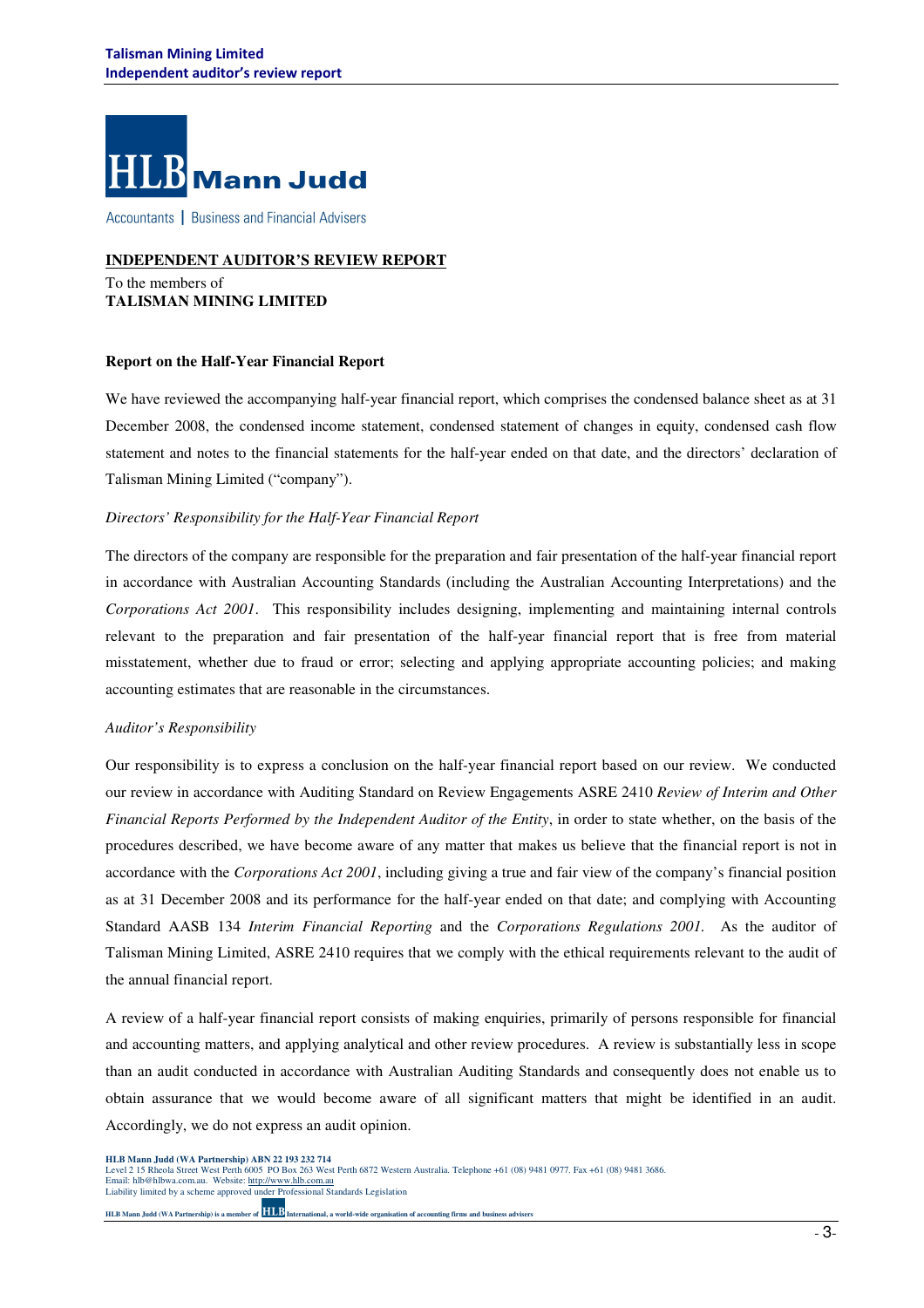In conducting our review, we have complied with the independence requirements of the Corporations Act 2001

#### *Conclusion*

Based on our review, which is not an audit, we have not become aware of any matter that makes us believe that the half year financial report of Talisman Mining Limited is not in accordance with the *Corporations Act 2001*, including:

- (a) giving a true and fair view of the company's financial position as at 31 December 2008 and of its performance for the half-year ended on that date; and
- (b) complying with Accounting Standard AASB 134 *Interim Financial Reporting* and the *Corporations Regulations 2001*.

HLB Mann Judd

**HLB MANN JUDD Chartered Accountants** 

Aiallonnes.

**Perth, Western Australia L DI GIALLONARDO 13 March 2009 Partner**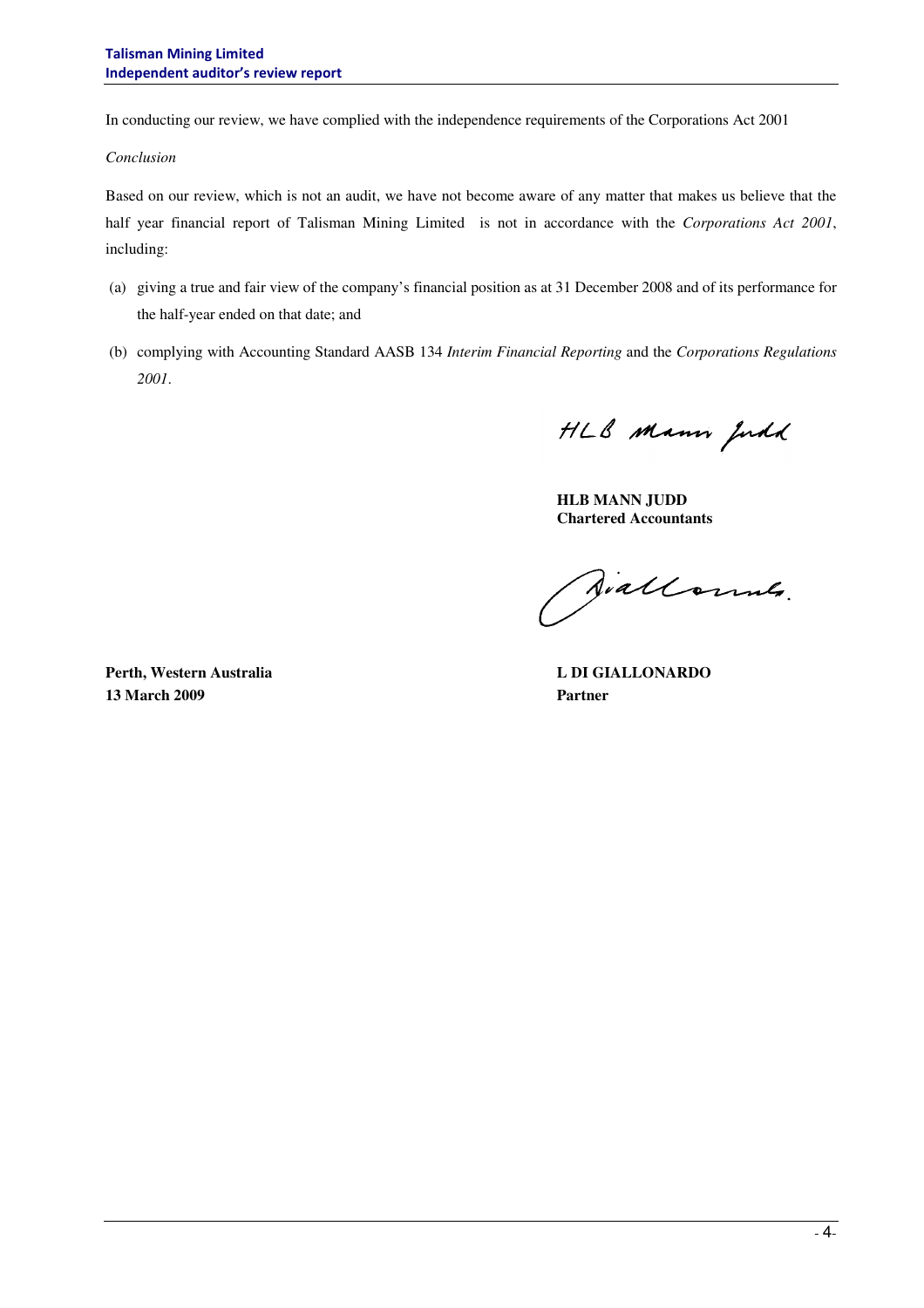# Directors' declaration

In the opinion of the directors of Talisman Mining Limited ("the Company"):

- 1. The financial statements and notes thereto, as set out on page 6 to 12, are in accordance with the Corporations Act 2001 including:
	- (a) complying with Accounting Standard AASB 134: Interim Financial Reporting and the Corporations Regulations; and
	- (b) giving a true and fair view of the Company's financial position as at 31 December 2008 and of its performance for the half-year then ended.
- 2. there are reasonable grounds to believe that the Company will be able to pay its debts as and when they become due and payable.

This declaration is signed in accordance with a resolution of the Board of directors made pursuant to s.303(5) of the Corporations Act 2001.

On behalf of the directors

Alan Senior Chairman

13 March 2009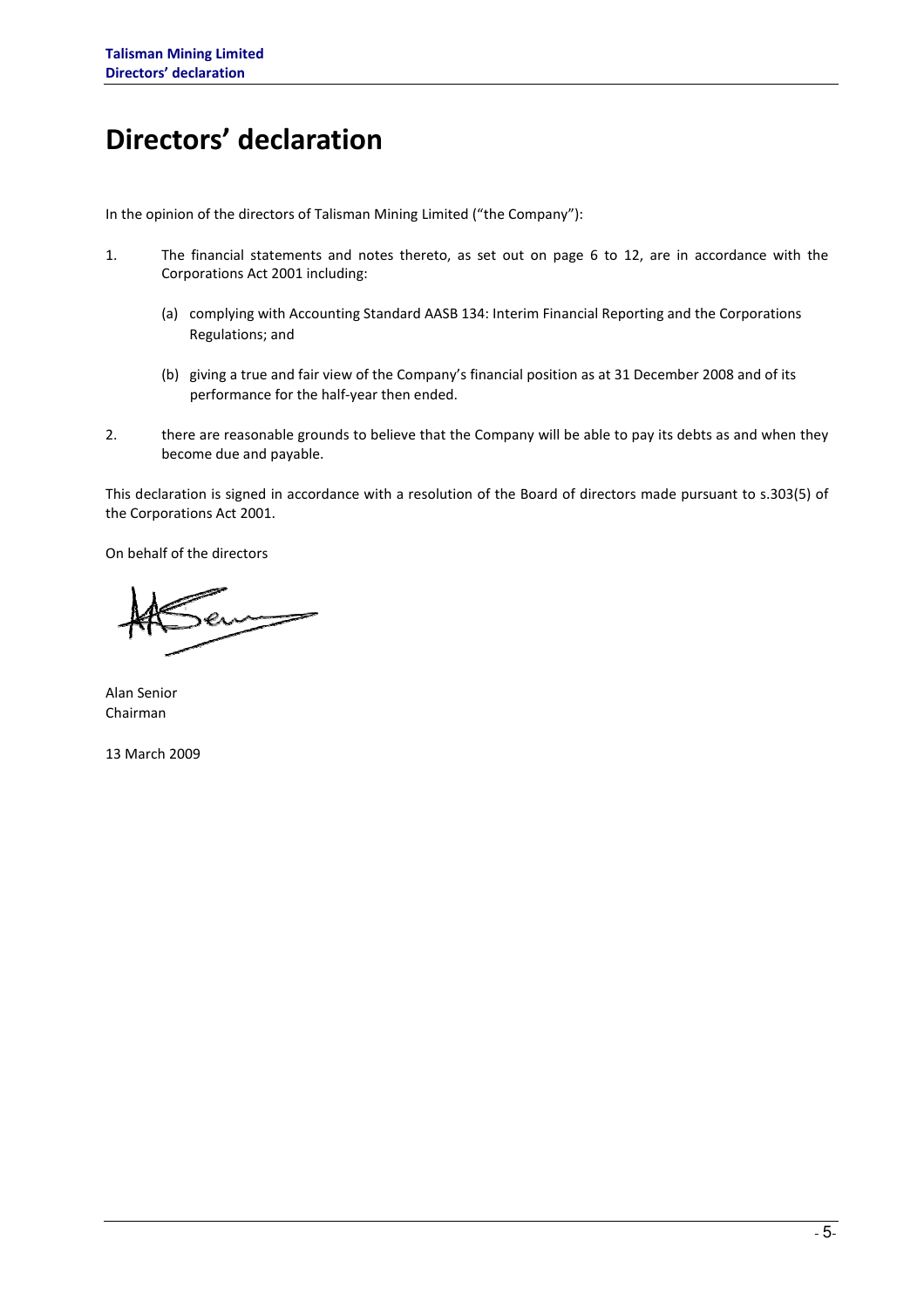# Condensed income statement for the half-year ended 31 December 2008

| <b>Note</b>                                         | nan-year<br>ended<br>31 Dec 2008<br>\$ | nan-year<br>ended<br>31 Dec 2007<br>\$ |
|-----------------------------------------------------|----------------------------------------|----------------------------------------|
| Revenue                                             | 154,461                                | 36,381                                 |
|                                                     |                                        |                                        |
| Employee benefits expense                           | (1,091,798)                            | (85, 723)                              |
| Consulting expense                                  | (25, 635)                              | (7, 280)                               |
| Occupancy expense                                   | (78,009)                               | (71, 225)                              |
| Administration expenses                             | (314, 868)                             | (231, 150)                             |
| Finance costs                                       | (1,750)                                | (3,003)                                |
| Depreciation                                        | (18,086)                               | (13, 797)                              |
| Impairment of exploration expenditure               | (609,003)                              |                                        |
| Share of net loss of associate accounted for using  |                                        |                                        |
| the equity method                                   |                                        | (2,653)                                |
| Provision for impairment of investment in associate |                                        | (141, 908)                             |
|                                                     |                                        |                                        |
| 2<br>Loss before income tax expense                 | (1,984,688)                            | (520, 358)                             |
| Income tax expense                                  |                                        |                                        |
| Loss for the period                                 | (1,984,688)                            | (520, 358)                             |
|                                                     |                                        |                                        |
| Loss per share:                                     |                                        |                                        |
| Basic (cents per share)                             | 2.63                                   | 1.13                                   |

Half-year

 $\overline{\cdots}$ 

Diluted earnings per share is not disclosed as the Company incurred a loss and the options are not deemed to be dilutive.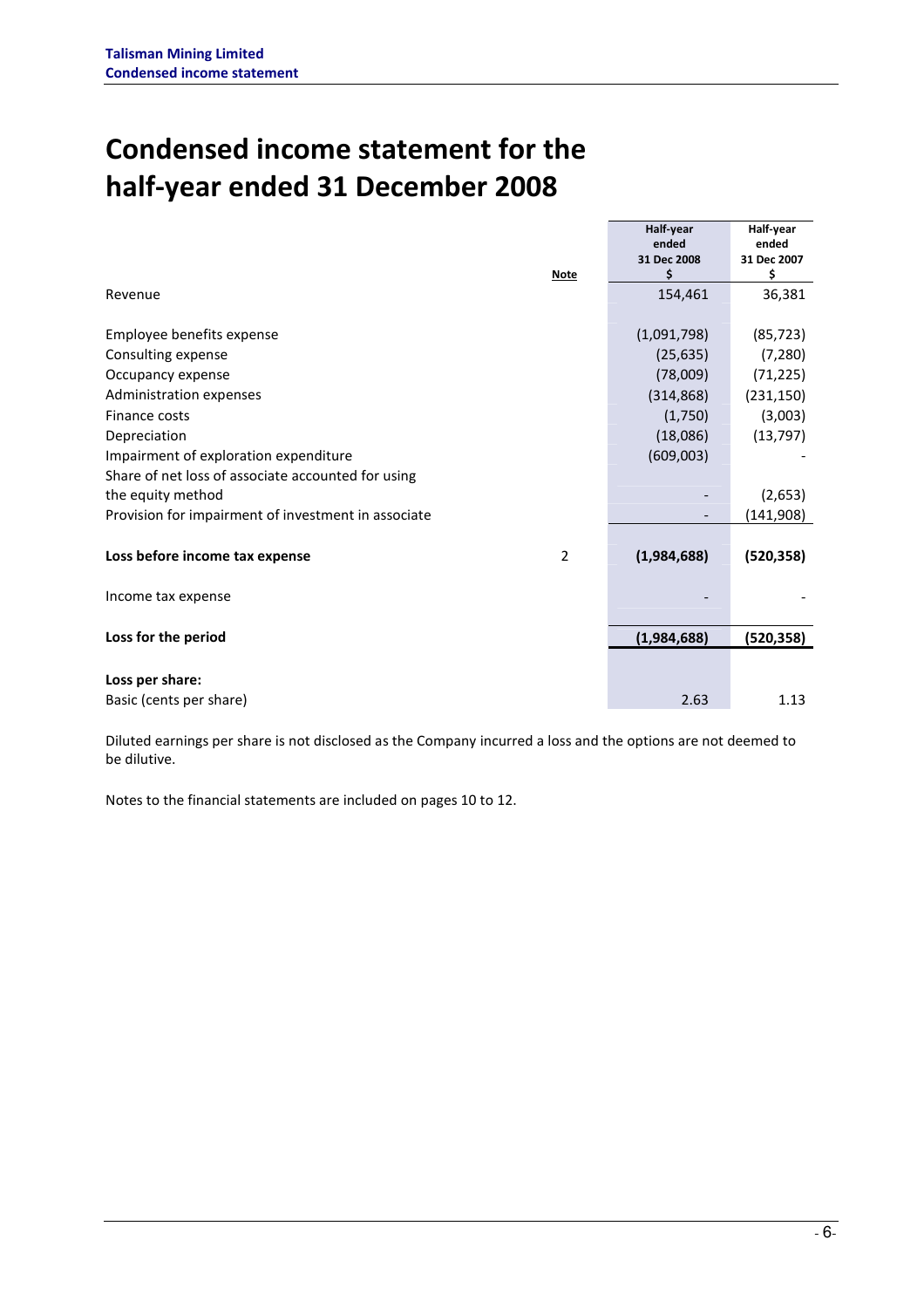# Condensed balance sheet as at 31 December 2008

|                                        |             | 31 Dec 2008 | 30 June 2008 |
|----------------------------------------|-------------|-------------|--------------|
|                                        | <b>Note</b> | Ś           | \$           |
| <b>Current assets</b>                  |             |             |              |
| Cash and cash equivalents              |             | 4,236,318   | 7,388,898    |
| Trade and other receivables            |             | 324,851     | 416,525      |
| <b>Total current assets</b>            |             | 4,561,169   | 7,805,423    |
|                                        |             |             |              |
| <b>Non-current assets</b>              |             |             |              |
| Property, plant and equipment          |             | 148,905     | 137,444      |
| Exploration and evaluation expenditure | 3           | 9,020,704   | 6,930,307    |
| <b>Total non-current assets</b>        |             | 9,169,609   | 7,067,751    |
|                                        |             |             |              |
| <b>Total assets</b>                    |             | 13,730,778  | 14,873,174   |
|                                        |             |             |              |
| <b>Current liabilities</b>             |             |             |              |
| Trade and other payables               |             | 134,982     | 213,250      |
| <b>Borrowings</b>                      |             | 6,628       | 21,154       |
| Provisions                             |             | 60,064      | 26,568       |
| <b>Total current liabilities</b>       |             | 201,674     | 260,972      |
|                                        |             |             |              |
| <b>Non-current liabilities</b>         |             |             |              |
| <b>Borrowings</b>                      |             | 5,993       | 5,993        |
| <b>Total non-current liabilities</b>   |             | 5,993       | 5,993        |
|                                        |             |             |              |
| <b>Total liabilities</b>               |             | 207,667     | 266,965      |
|                                        |             |             |              |
| <b>Net assets</b>                      |             | 13,523,111  | 14,606,209   |
|                                        |             |             |              |
| <b>Equity</b>                          |             |             |              |
| Issued capital                         | 4           | 16,493,284  | 16,458,284   |
| Reserves                               | 5           | 2,656,686   | 1,790,096    |
| <b>Accumulated losses</b>              |             | (5,626,859) | (3,642,171)  |
| <b>Total equity</b>                    |             | 13,523,111  | 14,606,209   |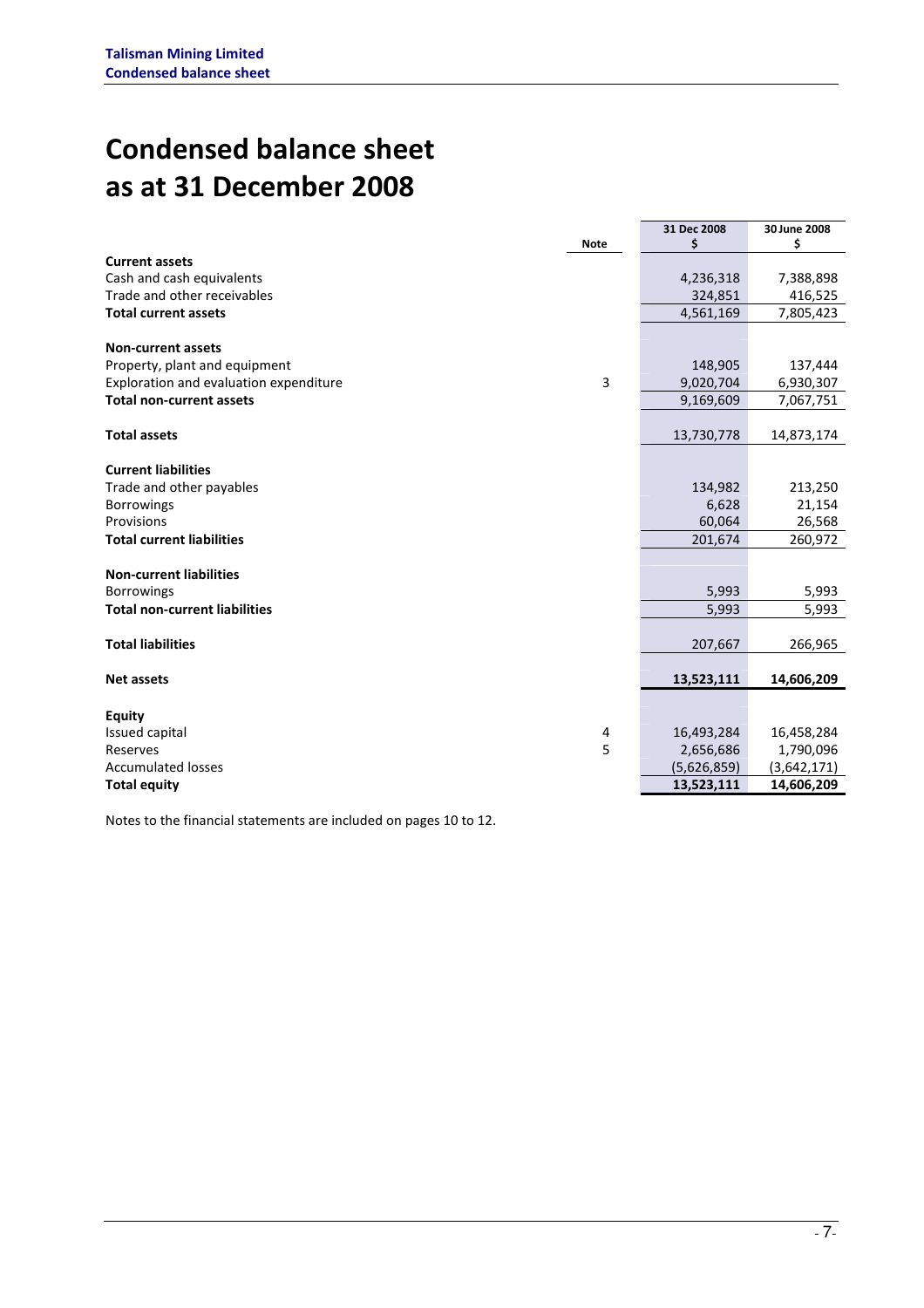# Condensed statement of changes in equity for the half year ended 31 December 2008

|                                       | <b>Fully paid</b><br>ordinary<br>shares | <b>Share</b><br>application<br>proceeds | <b>Option</b><br>premium<br>reserve | <b>Share-based</b><br>payments<br>reserve | Accumulated<br>losses | Total       |
|---------------------------------------|-----------------------------------------|-----------------------------------------|-------------------------------------|-------------------------------------------|-----------------------|-------------|
| Balance at 1 July 2007                | 4,933,096                               | 421,500                                 | 176,326                             | 348,339                                   | (1,875,001)           | 4,004,260   |
| Loss for the period                   |                                         |                                         |                                     |                                           | (520,358)             | (520, 358)  |
| Total recognised income and expense   |                                         |                                         |                                     |                                           | (520, 358)            | (520, 358)  |
| Issue of shares                       | 3,434,866                               |                                         |                                     |                                           |                       | 3,434,866   |
| Receipt of share application proceeds |                                         | 8,130,700                               |                                     |                                           |                       | 8,130,700   |
| Share issue costs                     | (257,563)                               |                                         |                                     | 182,650                                   |                       | (74, 913)   |
| <b>Balance at 31 December 2007</b>    | 8,110,399                               | 8,552,200                               | 176,326                             | 530,989                                   | (2,395,359)           | 14,974,555  |
| Balance at 1 July 2008                | 16,458,284                              |                                         | 176,326                             | 1,613,770                                 | (3,642,171)           | 14,606,209  |
| Loss for the period                   |                                         |                                         |                                     |                                           | (1,984,688)           | (1,984,688) |
| Total recognised income and expense   |                                         |                                         |                                     |                                           | (1,984,688)           | (1,984,688) |
| Recognition of share-based payments   |                                         |                                         |                                     | 866,590                                   |                       | 866,590     |
| Issue of shares                       | 35,000                                  |                                         |                                     |                                           |                       | 35,000      |
| <b>Balance at 31 December 2008</b>    | 16,493,284                              | ۰                                       | 176,326                             | 2,480,360                                 | (5,626,859)           | 13,523,111  |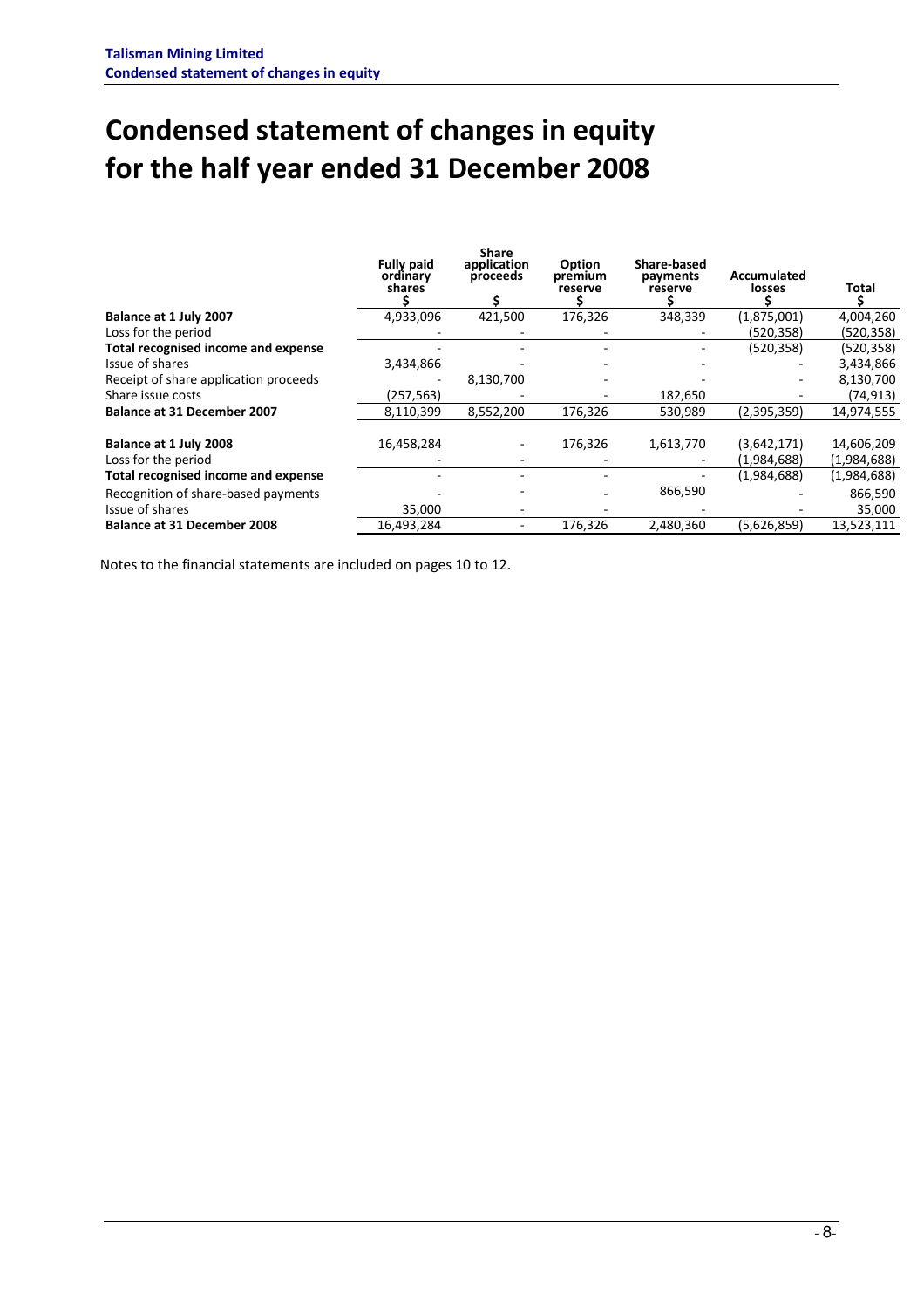# Condensed cash flow statement for the half-year ended 31 December 2008

|                                                             | Half-year ended<br>31 Dec 2008 | Half-year ended<br>31 Dec 2007 |
|-------------------------------------------------------------|--------------------------------|--------------------------------|
|                                                             | \$                             | \$                             |
| Cash flows from operating activities                        |                                |                                |
| Payments to suppliers and employees                         | (560, 915)                     | (313,595)                      |
| Interest received                                           | 105,075                        | 36,199                         |
| Interest and other costs of finance paid                    | (164)                          | (3,004)                        |
| Research and development tax rebate                         | 146,754                        |                                |
| Net cash used in operating activities                       | (309, 250)                     | (280, 400)                     |
| Cash flows from investing activities                        |                                |                                |
| Payment for property, plant and equipment                   | (30,055)                       | (27, 425)                      |
| Proceeds from sales of property, plant and equipment        | 500                            |                                |
| Payment for exploration and evaluation                      | (2,832,663)                    | (865, 363)                     |
| Payment for equity investments                              |                                | (144, 560)                     |
| Net cash used in investing activities                       | (2,862,218)                    | (1,037,348)                    |
| Cash flows from financing activities                        |                                |                                |
| Proceeds from issues of equity securities                   | 35,000                         | 3,013,366                      |
| Payment for share issue costs                               |                                | (257, 563)                     |
| Repayment of borrowings                                     | (16, 112)                      | (15, 825)                      |
| Proceeds from share applications                            |                                | 8,552,200                      |
| Net cash provided by financing activities                   | 18,888                         | 11,292,178                     |
| Net increase/(decrease) in cash and cash equivalents        | (3, 152, 580)                  | 9,974,430                      |
| Cash and cash equivalents at the beginning of the half-year | 7,388,898                      | 667,310                        |
| Cash and cash equivalents at the end of the half-year       | 4,236,318                      | 10,641,740                     |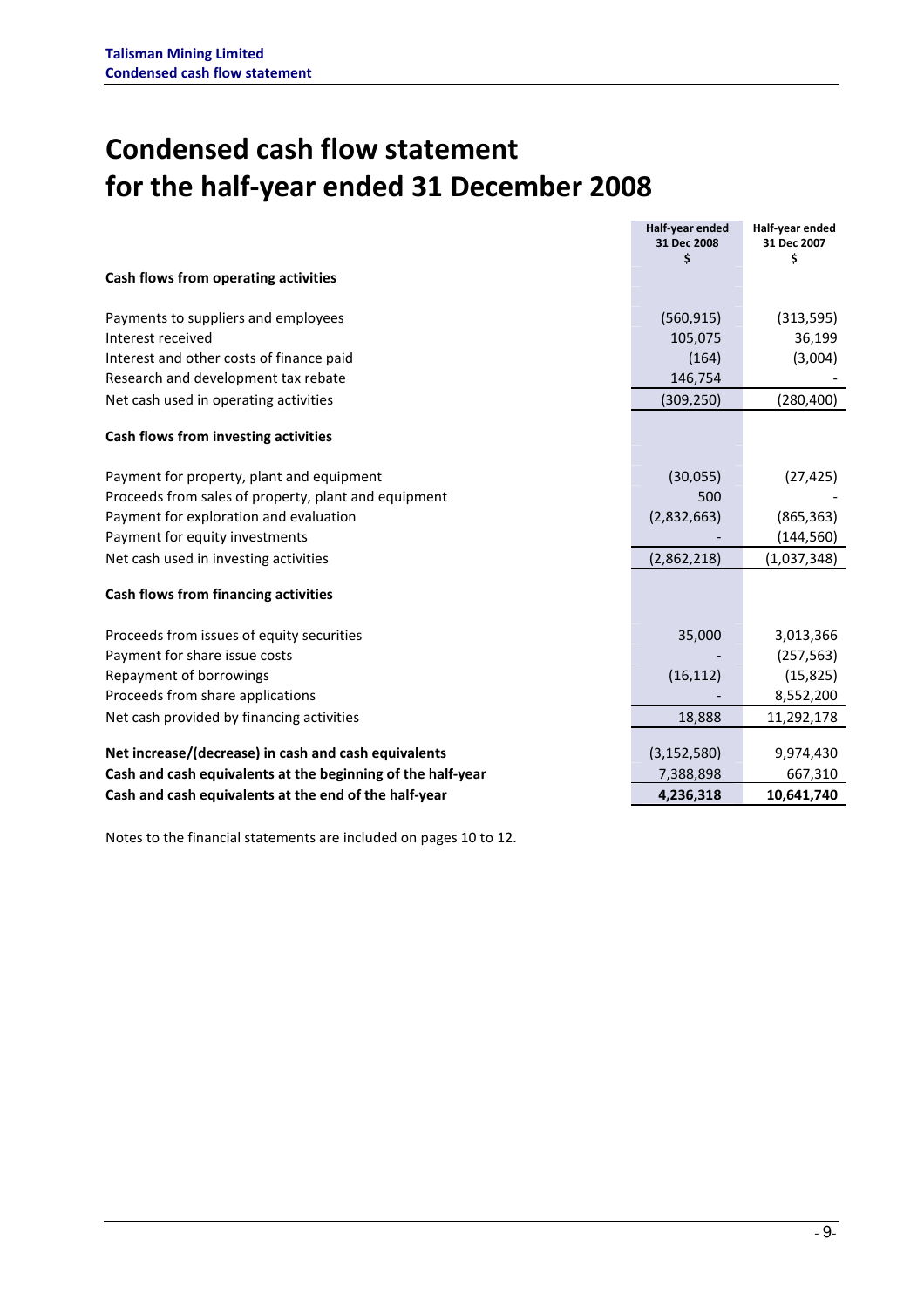# Notes to the financial statements for the half-year ended 31 December 2008

## 1. Statement of significant accounting policies

### Statement of compliance

The half-year financial statements are a general purpose financial report prepared in accordance with the requirements of the Corporations Act 2001, applicable accounting standards including AASB 134: Interim Financial Reporting, Accounting Interpretations and other authoritative pronouncements of the Australian Accounting Standards Board ('AASB'). Compliance with AASB 134 ensures compliance with International Financial Reporting Standard IAS 34 'Interim Financial Reporting'.

This half-year report does not include full disclosures of the type normally included in an annual financial report. Therefore, it cannot be expected to provide as full an understanding of the financial performance, financial position and cash flows of the Company as in the full financial report.

It is recommended that this financial report be read in conjunction with the annual financial report for the year ended 30 June 2008 and any public announcements made by Talisman Mining Limited during the half-year in accordance with continuous disclosure requirements arising under the Corporations Act 2001 and the ASX Listing Rules.

### Basis of Preparation

The half-year report has been prepared on a historical cost basis, except for derivative financial instruments and available-for-sale financial assets which are measured at fair value. Cost is based on the fair value of the consideration given in exchange for assets. The Company is domiciled in Australia and all amounts are presented in Australian dollars, unless otherwise noted.

For the purpose of preparing the half-year report, the half-year has been treated as a discrete reporting period.

### Significant accounting judgements and key estimates

The preparation of interim financial reports requires management to make judgements, estimates and assumptions that affect the application of accounting policies and the reported amounts of assets, liabilities, income and expense. Actual results may differ from these estimates.

In preparing this half-year report, the significant judgements made by management in applying the Company's accounting policies and key sources of estimation uncertainty were the same as those that applied to the Company's financial report for the year ended 30 June 2008.

### Adoption of new and revised Accounting Standards

In the half-year ended 31 December 2008, the Company has reviewed all of the new and revised Standards and Interpretations issued by the Australian Accounting Standards Board (the AASB) that are relevant to its operations and effective for annual reporting periods beginning on or after 1 July 2008.

It has been determined by the Company that there is no impact, material or otherwise, of the new and revised Standards and Interpretations on its business and, therefore, no change is necessary to the Company's accounting policies.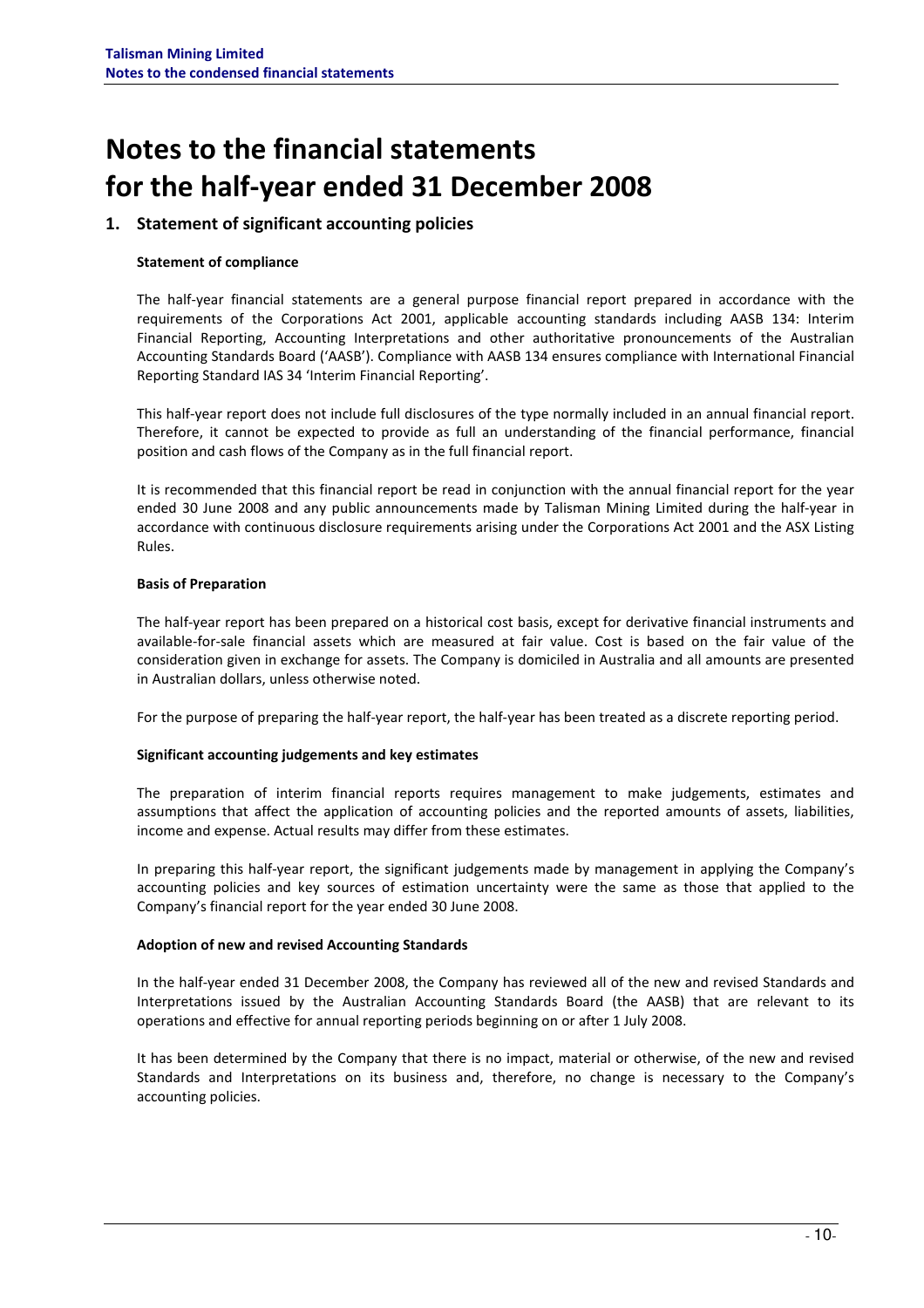## 2. Loss before income tax expense

|                                                            | 31 December | 31 December |
|------------------------------------------------------------|-------------|-------------|
|                                                            | 2008        | 2007        |
|                                                            |             |             |
| The following expense items are relevant in explaining the |             |             |
| financial performance for the half-year:                   |             |             |
|                                                            |             |             |

Share-based payments and the state of the state of the state of the state of the state of the state of the state of the state of the state of the state of the state of the state of the state of the state of the state of th

## 3. Exploration and evaluation expenditure

|                           | 31 December<br>2008<br>(6 months) | 30 June<br>2008<br>(12 months) |
|---------------------------|-----------------------------------|--------------------------------|
|                           |                                   |                                |
| Balance at 1 July         | 6,930,307                         | 3,406,682                      |
| Expenditure incurred      | 2,699,400                         | 3,767,463                      |
| Impairment of expenditure | (609,003)                         | (243, 838)                     |
| Balance at end of period  | 9,020,704                         | 6,930,307                      |

### 4. Issued capital

Fully paid ordinary shares:

|                                 | 31 December 2008 |                          | 30 June 2008 |            |
|---------------------------------|------------------|--------------------------|--------------|------------|
|                                 | No.              |                          | No.          |            |
| Balance at beginning of period  | 75,288,047       | 16,458,284               | 45,504,671   | 4,933,096  |
| Exercise of options at 20 cents | 175,000          | 35,000                   |              |            |
| Share placement at 14 cents     |                  |                          | 14,999,994   | 2,100,000  |
| Exercise of options at 20 cents |                  |                          | 805,382      | 161,076    |
| Exercise of options at 25 cents |                  | $\overline{\phantom{a}}$ | 4,978,000    | 1,244,500  |
| Share placement at \$1.00       |                  | $\overline{\phantom{a}}$ | 9,000,000    | 9,000,000  |
| Share issue costs               |                  |                          |              | (980, 388) |
| <b>Balance at end of period</b> | 75,463,047       | 16,493,284               | 75,288,047   | 16,458,284 |

### 5. Reserves

|                                     | 31 December 2008 |           | 30 June 2008 |           |
|-------------------------------------|------------------|-----------|--------------|-----------|
|                                     | No.              |           | No.          |           |
| Balance at beginning of period      | 36,449,257       | 1,790,096 | 24,832,668   | 524,665   |
| Directors remuneration <sup>1</sup> |                  | 866,590   |              |           |
| Exercise of listed options          | (175,000)        |           |              |           |
| Placements offer (listed options)   |                  |           | 4,999,971    |           |
| Placements fee (listed options)     |                  |           | 3,000,000    | 182,650   |
| Placements fee (unlisted options)   |                  |           | 1,000,000    | 466,400   |
| Directors remuneration              |                  |           | 8,000,000    | 595,234   |
| Employees remuneration              |                  |           | 400,000      | 21.147    |
| Exercise of listed options          |                  |           | (805, 382)   |           |
| Exercise of unlisted options        |                  |           | (4,978,000)  |           |
| <b>Balance at end of period</b>     | 36,274,257       | 2,656,686 | 36,449,257   | 1,790,096 |

<sup>1</sup> Amounts credited to the share based payments reserve represent the vested portion for the current halfyear of the directors options that were granted during the 2008 financial year.

## 6. Contingent liabilities

There has been no change in contingent liabilities since the last annual reporting date.